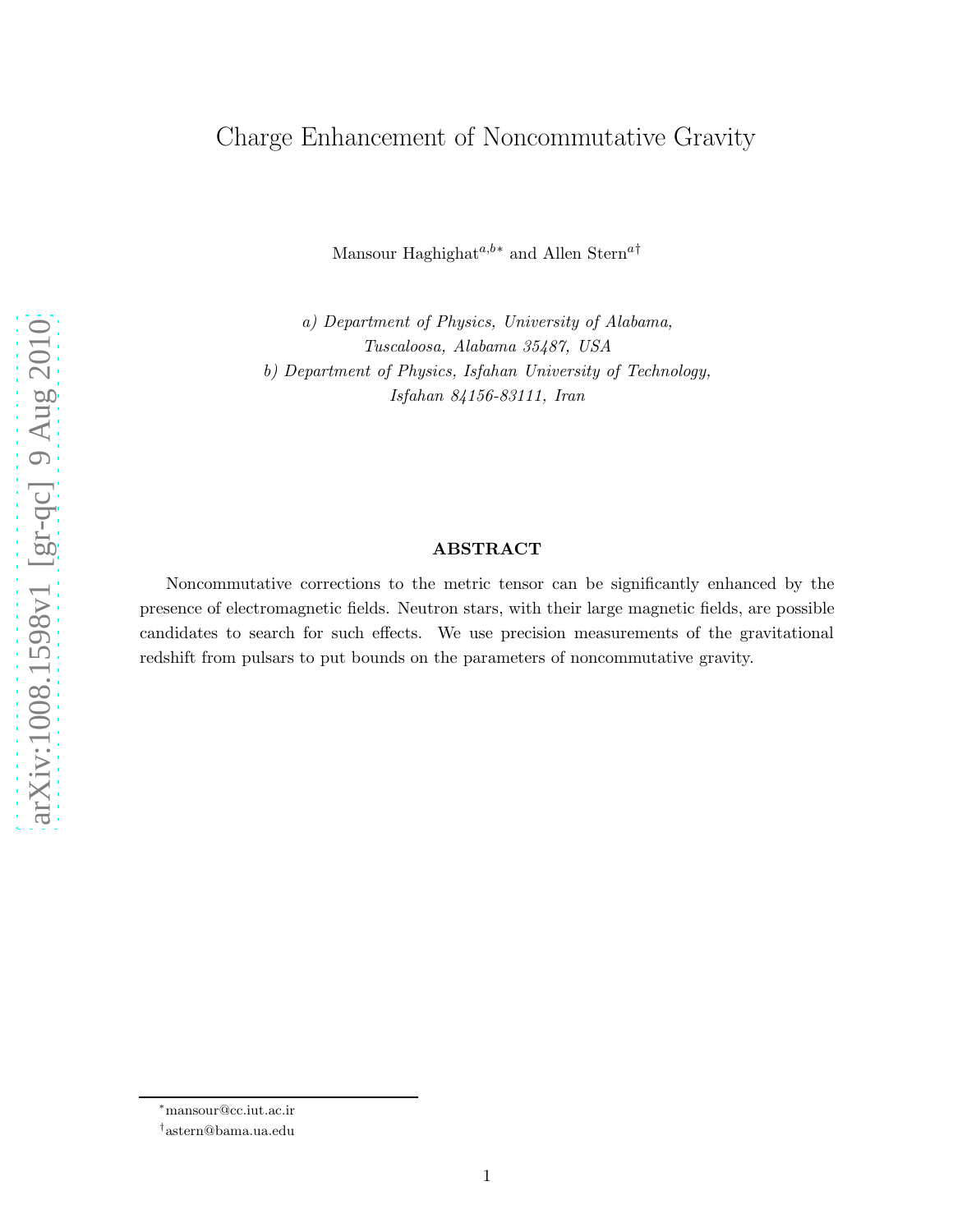## 1 Introduction

Noncommutative gravity, which corresponds to the noncommutative generalization of the Einstein field equations, offers the possibility of modeling effects from quantum gravity. Noncommutative dynamics is commonly obtained by replacing pointwise products in the commutative equations of motion by noncommutative star products. The procedure has been applied to obtain the field equations for noncommutative gravity. The procedure of replacing pointwise products by noncommutative star products is highly ambiguous, and consequently different formulations can be given. (For the case of gravity, see for example [1], [2].) Under certain conditions, the solutions to any commutative field equations are stable under noncommutative deformations obtained using the star product, and this result is independent of the formulation. This allows for exact solutions to the noncommutative Einstein equations.[3],[4],[5],[6] To give a physical interpretation to the noncommutative solutions one can map them back to the commutative theory, where familiar quantities like the metric tensor can be defined. The map, known as the Seiberg-Witten map[7], can be applied to any gauge theory. Then upon writing gravity as a gauge theory, which is done in the formulation of [1], one obtains corrections to the metric tensor for the commutative solutions. Noncommutative corrections to pure gravity solutions are second order in the noncommutative parameters  $\Theta^{\mu\nu}$  defining the deformation, and as a result offer little hope for direct observation.

The situation is different, however, for exact solutions to the noncommutative Einstein-Maxwell equations, obtained as before by replacing pointwise products by star products. If one formulates it as a gauge theory, with electromagnetism and gravity contained in a single gauge group, as was actually necessary in the formalism in [1], then the electromagnetic and Lorentz spin connections get mixed by the Seiberg-Witten map. This means that there are corrections to the metric tensor which are due to the electromagnetic fields, and corrections to the electromagnetic potentials which are due to gravity. Here the leading corrections are first order in  $\Theta^{\mu\nu}$ .[8] For the example of a charged black hole, these corrections to the metric tensor are also linear in the charge Q. To write down their form, it is convenient to introduce the dimensionless quantities

$$
q = \frac{Q}{\sqrt{GM}}, \qquad \epsilon^{\mu\nu} = \frac{\Theta^{\mu\nu}}{G^{3/2}M}, \qquad (1.1)
$$

where M is the mass and we assume natural units  $c = \hbar = 1$  throughout. The maximum (or extremal) value for q is one. Noncommutative corrections to the metric tensor go like  $q\epsilon^{\mu\nu}$ and are thus significant when the product is of order one. For the example where  $M$  is a solar mass, one has

$$
G^{3/2}M_{\odot}\approx \ \rm GeV^{-2}
$$

This means that for solar mass objects with close to the extremal charge  $q \leq 1$ , there would be significant noncommutative effects for  $\Theta^{\mu\nu}$  is of order  $\text{GeV}^{-2}$ . It makes it possible to obtain bounds on the parameters of noncommutative gravity from astronomical observations, which are comparable to bounds found on noncommutative parameters in other domains, such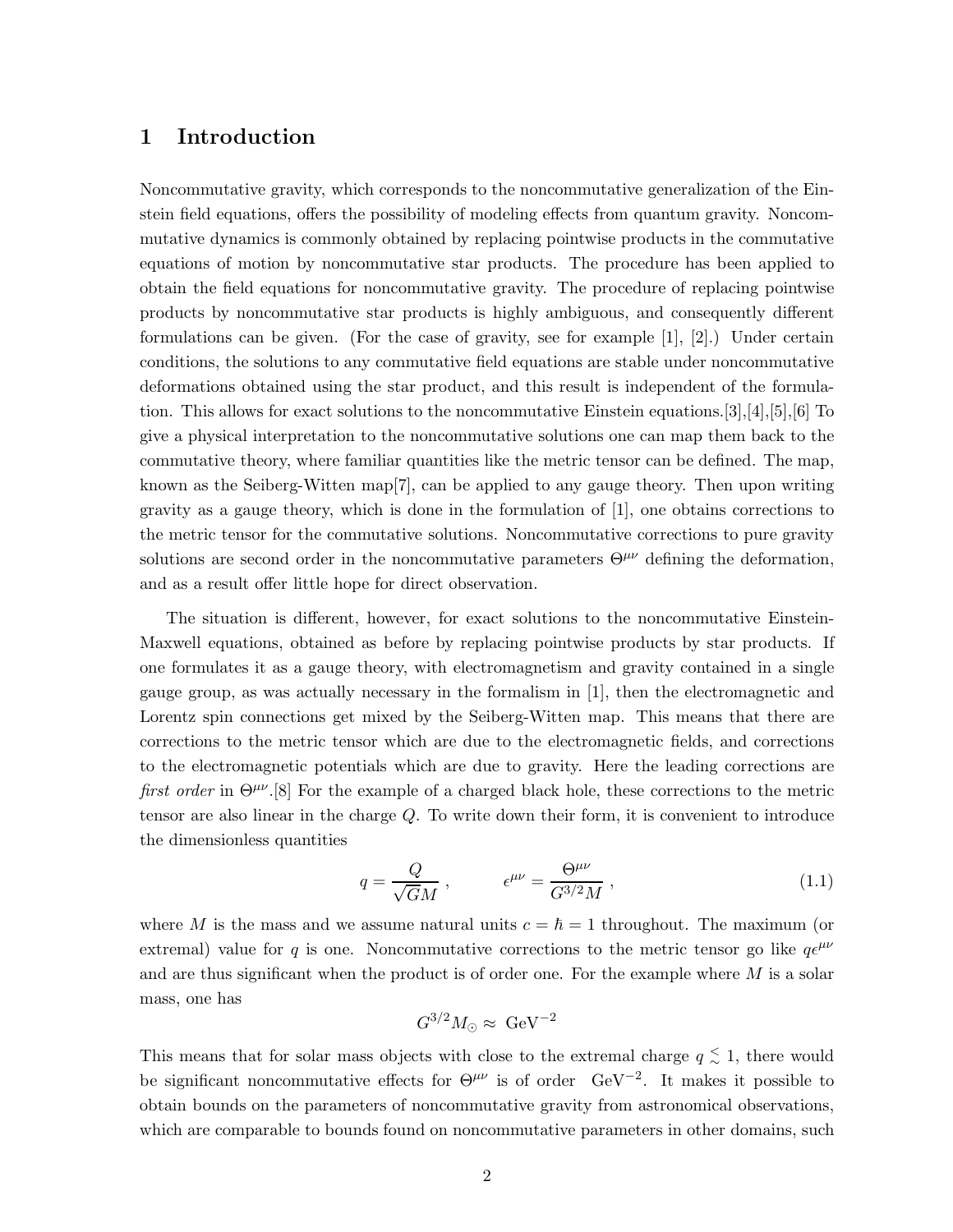atomic and high energy physics. (See, for example, [9]) For this, we note that neutron stars have a nonvanishing charge, which is screened by its magnetosphere. [10], [11] Although q may not be close to one for typical neutron stars, we can obtain an interesting bound on  $\Theta^{\mu\nu}$  from precision measurements of the gravitational redshift.

For the application to neutron stars, a reasonable framework is the Kerr-Newman solution to the Einstein-Maxwell equations, as it approximates the exterior fields of the star, and includes some standard corrections to the gravitational redshift. When  $\Theta^{ij} = 0$ ,  $i, j = 1, 2, 3$ , associated with the space components, it is also a solution of the noncommutative field equations. We compute the leading noncommutative corrections to the Kerr-Newman metric tensor due to the remaining components of  $\Theta^{\mu\nu}$  in section two. The results are applied to the case of millisecond pulsars and magnetars in section three to obtain bounds on the noncommutativity parameters from measurements of the gravitational redshift.

## 2 Kerr-Newman solution and its noncommutative corrections

The Kerr-Newman black hole is characterized by mass  $M$ , charge  $Q$  and angular momentum per unit mass a. For convenience, we shall write down the solution and its noncommutative corrections in terms of dimensionless coordinates  $\xi^{\mu}$ ,  $\mu = 0, 1, 2, 3$ , where  $\xi^0 = \tilde{t} = \frac{t}{C}$ GM and  $\xi^1 = \tilde{r} = \frac{r}{GM}$ , with t being the time and r the radial variable, along with the usual angular variables  $\xi^2 = \theta$  and  $\xi^3 = \phi$ ,  $0 \le \theta \le \pi$ ,  $0 \le \phi \le 2\pi$ . From the invariant interval  $ds^2 = g_{\mu\nu}(\xi)d\xi^{\mu}d\xi^{\nu}$  and potential one form  $A = A_{\mu}(\xi)d\xi^{\mu}$ , one can construct the dimensionless objects

$$
d\tilde{s}^2 = \frac{ds^2}{(GM)^2} \qquad \tilde{A} = \frac{A}{\sqrt{G}M} \,, \tag{2.1}
$$

which for the Kerr-Newman solution can be written as

$$
d\tilde{s}^{2} = \left(-\tilde{\Delta} + \tilde{a}^{2}\sin^{2}\theta\right)\frac{d\tilde{t}^{2}}{\tilde{\rho}^{2}} + \frac{\tilde{\rho}^{2}}{\tilde{\Delta}}d\tilde{r}^{2} + \tilde{\rho}^{2}d\theta^{2} + \frac{\sin^{2}\theta}{\tilde{\rho}^{2}}\left\{\left((\tilde{r}^{2} + \tilde{a}^{2})^{2} - \tilde{\Delta}\tilde{a}^{2}\sin^{2}\theta\right)d\phi - 2\tilde{a}(\tilde{r}^{2} + \tilde{a}^{2} - \tilde{\Delta})d\tilde{t}\right\}d\phi
$$
 (2.2)

$$
\tilde{A} = -\frac{q\tilde{r}}{\tilde{\rho}^2} \left( d\tilde{t} - \tilde{a}\sin^2\theta \ d\phi \right), \tag{2.3}
$$

where

$$
\tilde{\Delta} = \tilde{r}^2 + \tilde{a}^2 + q^2 - 2\tilde{r} \qquad \qquad \tilde{\rho}^2 = \tilde{r}^2 + \tilde{a}^2 \cos^2 \theta \,, \tag{2.4}
$$

and  $\tilde{a}$  is the rescaled angular momentum density,  $\tilde{a} = \frac{a}{GM}$ , and like q, its maximum (or extremal) value is one. The solution is valid provided

$$
q^2 + \tilde{a}^2 \le 1\tag{2.5}
$$

Now let us introduce another set of coordinates  $x^{\mu}$  on space-time, which here have units of length. In passing to a noncommutative theory, one standardly replaces  $x^{\mu}$  by operators  $\hat{x}^{\mu}$ ,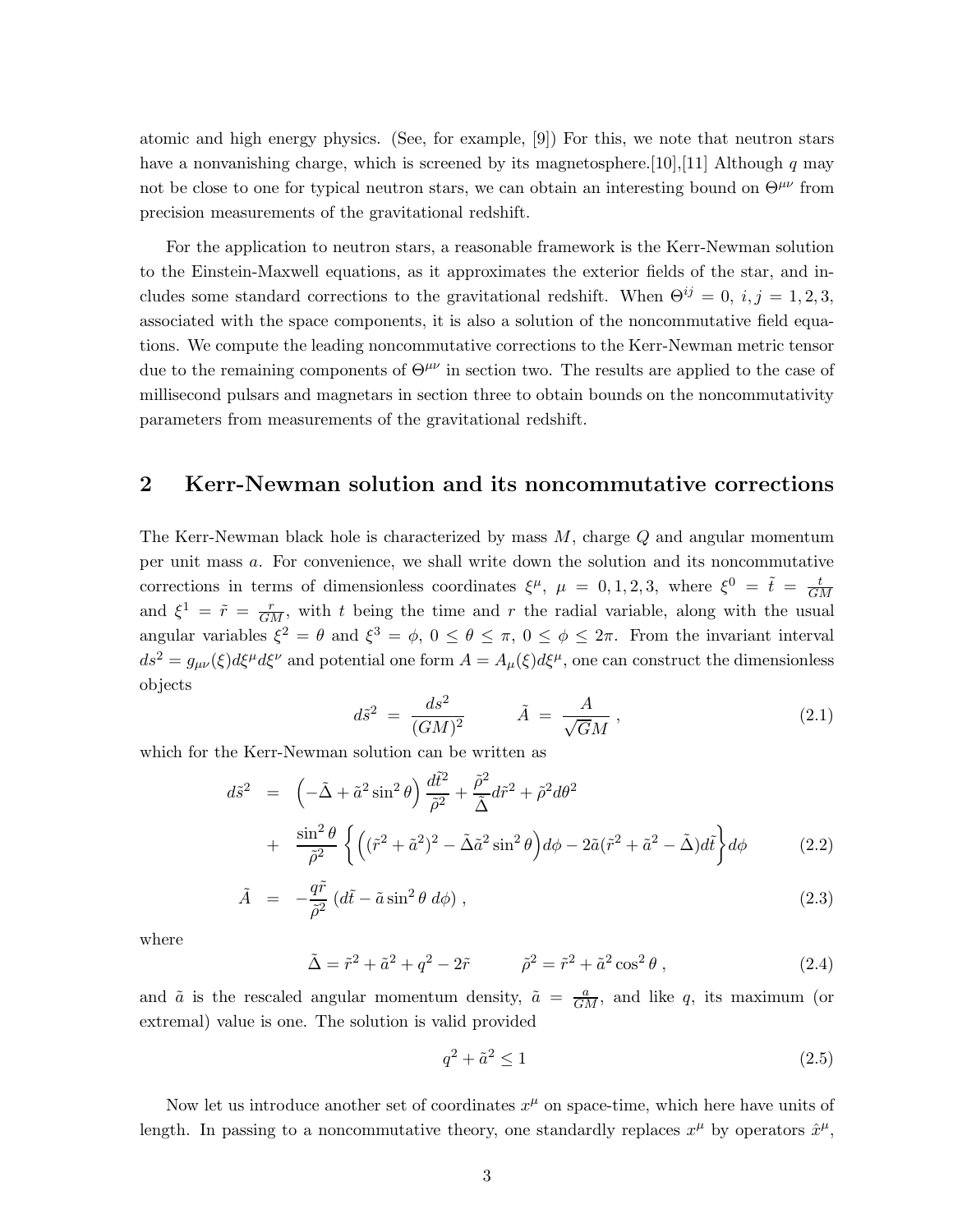satisfying some commutation relations

$$
[\hat{x}^{\mu}, \hat{x}^{\nu}] = \Theta^{\mu\nu} , \qquad (2.6)
$$

 $\Theta^{\mu\nu}$  having units of length-squared. It is often convenient to realize the algebra on commutative space-time by introducing a star product  $\star$ , such that

$$
x^{\mu} \star x^{\nu} - x^{\nu} \star x^{\mu} = \Theta^{\mu\nu} \tag{2.7}
$$

We shall assume that there is a choice of  $x^{\nu}$ , at least locally, whereby  $\Theta^{\mu\nu}$  is central in the algebra and independent of  $x^{\nu}$ . Then  $\star$  can be taken to be the Groenewold-Moyal star product [12].

Noncommutative field equations are standardly obtained by replacing pointwise products in the commutative in the field equations by star products. For certain choices of  $\Theta^{\mu\nu}$ , solutions of the commutative theory are also solutions of the noncommutative theory. This is the case for (2.2) and (2.3), or any any static solution, when we assume  $\Theta^{ij} = 0$  and we identify  $x^0$  with the time t. This follows because then the Groenewold-Moyal star product acting between timeindependent functions reduces to the pointwise product of the functions, and a static solution of the commutative field equations, is also a solution in the noncommutative field equations. So when  $\Theta^{ij} = 0$ , (2.2) and (2.3) are solutions to *any* noncommutative Maxwell-Einstein equations obtained by replacing pointwise products by Groenewold-Moyal star products.

As stated in the introduction, the Seiberg-Witten map[7] can be applied to find the image of the solution in the commutative theory, and thereby obtain corrections to the metric tensor and potentials of the commutative solution. Starting with a gauge theory description which contains both gravity and electromagnetism in a single gauge group, the leading order corrections  $\delta_{\text{NC}}g_{\mu\nu}$  to the metric are due to the  $U(1)$  fields, and the leading order corrections  $\delta_{\text{NC}}A_{\mu}$  to the potentials are due to gravity. Here we shall only be concerned with the former. Applying the  $GL(2, C)$  gauge theory of Chamseddine [1],  $\delta_{\text{NC}}g_{\mu\nu}$  are first order in  $\Theta^{\mu\nu}$  when electromagnetic fields are present in the solution. The effect of the corrections is to translate the space-time coordinates  $x^{\mu}$  by  $\Theta^{\mu\nu}A_{\nu}$ .[8] That is,

$$
\delta_{\text{NC}} g_{\mu\nu} = -\Theta^{\rho\sigma} A_{\rho} \frac{\partial g_{\mu\nu}}{\partial x^{\sigma}} + \mathcal{O}(\Theta^2)
$$
  
= 
$$
-\Theta^{ti} A_t \frac{\partial g_{\mu\nu}}{\partial x_i} + \mathcal{O}(\Theta^2) ,
$$
 (2.8)

using  $\Theta^{ij} = 0$ .

It remains to identify the spatial coordinates  $x^i$  for the Kerr-Newman solution and compute the noncommutative corrections (2.8). For the former, we shall assume that  $x^i$  span  $R^3$ , and require that (2.7) defines a self-adjoint algebra. This can be maintained for

$$
\frac{x^1}{GM} = \sqrt{\tilde{r}^2 + \tilde{a}^2} \sin \theta \cos \phi \qquad \frac{x^2}{GM} = \sqrt{\tilde{r}^2 + \tilde{a}^2} \sin \theta \sin \phi \qquad \frac{x^3}{GM} = \tilde{r} \cos \theta \qquad (2.9)
$$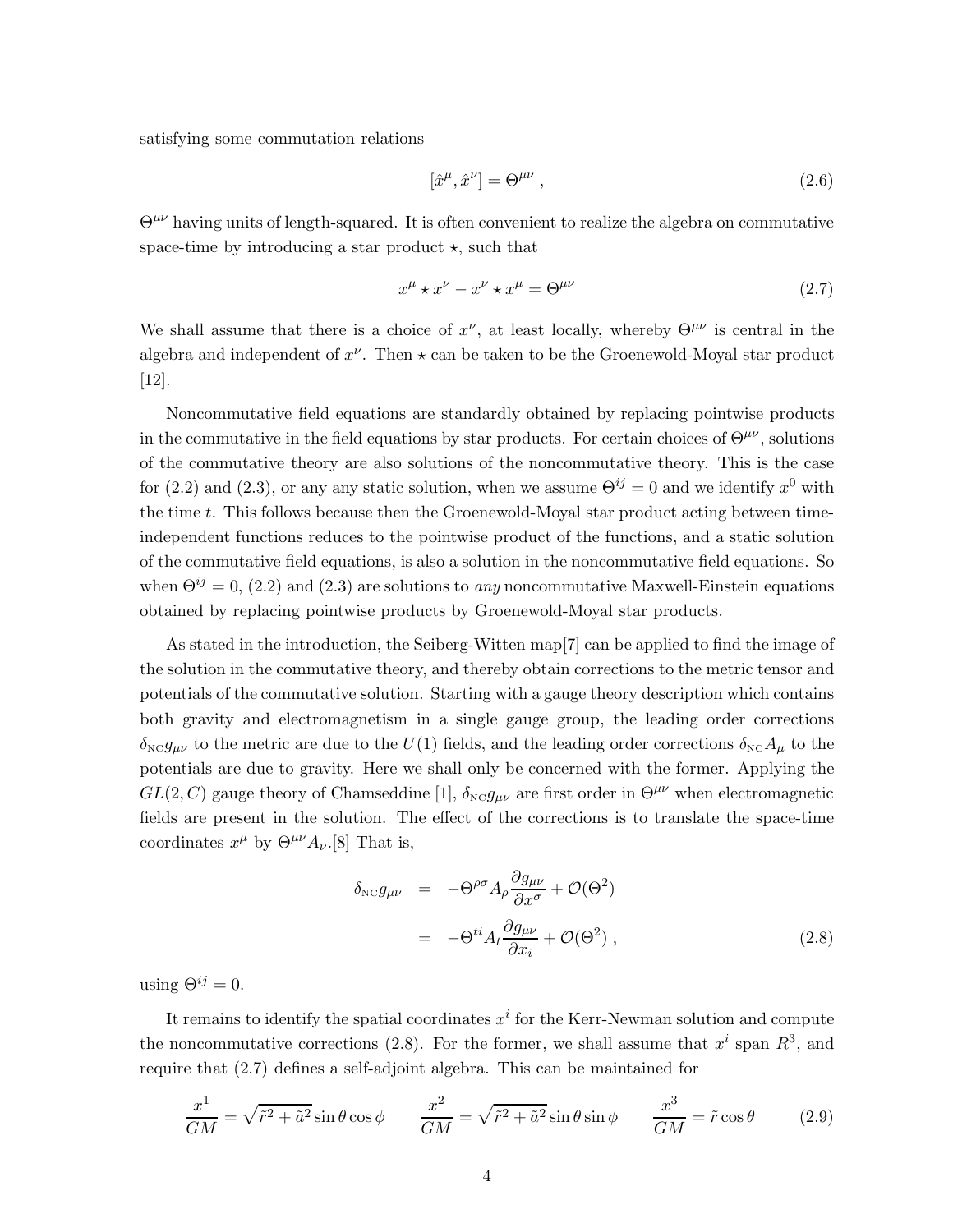In computing the noncommutative corrections, we choose only  $\Theta^{t3}$  nonzero, for simplicity, which for the Kerr-Newman solution means that the noncommutative direction is parallel to the rotation axis. The leading order correction to invariant measure (2.2) is of the form

$$
\delta_{\rm NC} d\tilde{s}^2 = \frac{q\epsilon^{t3}\tilde{r}\cos\theta}{\tilde{\rho}^4} \kappa_{\mu\nu} d\xi^{\mu} d\xi^{\nu} , \qquad (2.10)
$$

where  $\epsilon^{\mu\nu}$  is given in (1.1) and  $\kappa_{\mu\nu}(\xi)$  are given in the appendix.  $\kappa_{\mu\nu}(\xi)$  are well behaved at  $\theta = \pi/2$ , and so from (2.10), noncommutative effects vanish at the equator. Then the geodesics orbits in the equatorial plane are unchanged at first order. [This situation will change if we allow for other components of  $\Theta^{ti}$ . The noncommutative correction (2.10) can be approximated by

$$
\delta_{\rm NC} d\tilde{s}^2 \approx 2q\epsilon^{t3} \cos\theta \left\{ -\frac{d\tilde{t}^2}{\tilde{r}^3} - \frac{d\tilde{r}^2}{\tilde{r}(\tilde{r} - 2)^2} + d\theta^2 \right\},\tag{2.11}
$$

when  $\frac{a^2}{R^2}$  << 1 and  $\frac{Q^2}{MR}$  << 1. These are reasonable assumptions for neutron stars, as is evident in the next section.

## 3 Application to neutron stars

#### 3.1 Corrections to the gravitational redshift

The gravitational redshift, along with corrections, can be read off the  $g_{tt}$  component of the metric tensor in (2.2):

$$
g_{tt} + 1 = \frac{2\tilde{r} - q^2}{\tilde{\rho}^2}
$$
  

$$
\approx \frac{2}{\tilde{r}} - \frac{2\tilde{a}^2}{\tilde{r}^3} \cos^2 \theta - \frac{q^2}{\tilde{r}^2},
$$
 (3.1)

using  $\frac{\tilde{a}^2}{\tilde{r}^2}$  $\frac{a^2}{\tilde{r}^2}$  << 1. The first term on the right hand side is the standard gravitational redshift  $\delta_{\text{RS}}g_{tt}$ , while the remaining terms  $\delta_{\text{J}}g_{tt}$  and  $\delta_{\text{Q}}g_{tt}$  are corrections, respectively, associated with the angular momentum and charge

$$
\delta_{\text{RS}} g_{tt} = \frac{2GM}{R} \qquad \delta_{\text{J}} g_{tt} = -\frac{2GMa^2}{R^3} \cos^2 \theta \qquad \delta_{\text{Q}} g_{tt} = -\frac{GQ^2}{R^2} \,, \tag{3.2}
$$

where R is the radius of the source.  $\delta_{\text{J}}g_{tt}$  is responsible for line broadening from the dependence on  $\theta$ . There are additional corrections which are due to nonspherical deformations of the star and the Doppler effect, which produce both frequency shifts and line broadening.[13] From (2.11), the noncommutative correction to the gravitational red shift is

$$
\delta_{\text{NC}} g_{tt} \approx -\frac{2q\epsilon^{t3}\cos\theta}{\tilde{r}^3} = -\frac{2GMQ\Theta^{t3}\cos\theta}{R^3} \,, \tag{3.3}
$$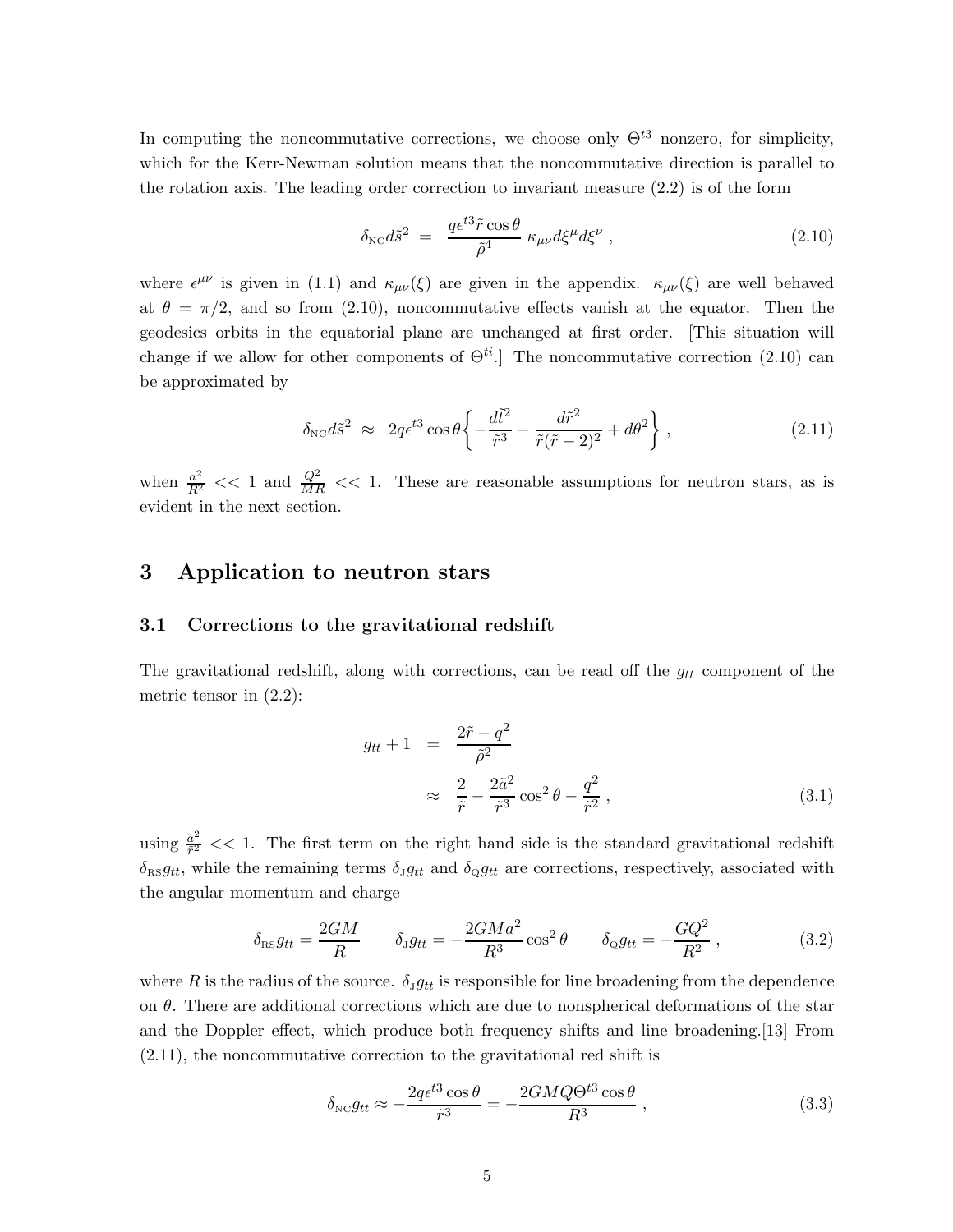where we again assume  $\frac{a^2}{R^2} << 1$  and  $\frac{Q^2}{MR} << 1$ . This would yield an additional contribution to line broadening.

Below we examine the corrections  $\delta_{y}g_{tt}$ ,  $\delta_{\Omega}g_{tt}$  and  $\delta_{\text{NC}}g_{tt}$  for neutron stars, assuming  $R \sim$ 10<sup>6</sup> cm and  $M \sim M_{\odot}$ . Neutron stars can be classified by their rotational frequencies Ω and magnetic field. Millisecond pulsars are typically associated with magnetic fields of the order of 10<sup>8</sup> Gauss. Precision measurements have been obtained for their gravitational red shift, from which we can get bounds on  $|\Theta^{t3}|$ . Magnetars have a lower frequencies and much larger magnetic fields, and can potentially yield better bounds.

## 3.2 Millisecond pulsars

We first consider rotational effects. From  $\Omega \sim 10^3 \text{ sec}^{-1}$ , one has  $a \sim R^2 \Omega \sim 10^5 \text{ cm}$ . This is close to the extremal limit,  $\tilde{a} \sim 1$ , and the angular momentum correction to the redshift is of order  $a^2/R^2 \sim 1\%$ .

The effects due to the charge Q for a millisecond pulsar star are typically much smaller. Here we first need an estimate of  $Q$ . For this we assume that the fields can be modeled by the Kerr-Newman solution for  $r \geq R$  (although pulsars require that the magnetic poles are not be aligned with the rotational axis).  $Q$  is then determined by the magnetic field from  $(2.3)$ . Computing the surface magnetic field directed along  $x_3$ −axis at the north pole  $\theta = 0$ , one gets[10]

$$
B_3|_{\theta=0} = \frac{2QaR}{(R^2 + a^2)^2} \approx \frac{2Qa}{R^3} \,,\tag{3.4}
$$

and we again assume  $\frac{a^2}{R^2}$  < 1. The charge corresponding to  $B_3|_{\theta=0} \sim 10^8$  Gauss  $\sim 10^{-12}$  GeV<sup>2</sup> is then

$$
Q \approx \frac{R^3 B_3|_{\theta=0}}{2a} \sim 10^{12} \text{ C},\qquad (3.5)
$$

or  $\sim 10^{30}$  in natural units. This coincides with the value quoted for the Crab pulsar[11]. It gives a very tiny charge correction to the redshift,  $\frac{Q^2}{MR} \sim 10^{-17}$ , and  $q \sim 10^{-8}$  is far from the extremal limit.

From (3.3), the line broadening due to noncommutativity is  $\approx 4q\epsilon^{t3}/\tilde{r}^3$ . The gravitational redshift of millisecond pulsars has been measured with a precision of the order of .1%,[14] and so one has

$$
\frac{2q|\epsilon^{t3}|}{\tilde{r}^2} \stackrel{\scriptstyle <}{\scriptstyle \sim} .001\tag{3.6}
$$

We then find  $|\epsilon^{t3}| \stackrel{\scriptstyle <}{\phantom{}_{\sim}} 10^6$ , and thus

$$
|\Theta^{t3}| \stackrel{\scriptstyle <}{\phantom{}_{\sim}} \, \text{MeV}^{-2} \tag{3.7}
$$

### 3.3 Possible application to magnetars

Magnetars have magnetic fields of  $10^{14}$  Gauss and  $\Omega \sim \text{sec}^{-1}$ . From the latter, one gets  $a \sim$  $10^2$  cm. So here the angular momentum correction to the redshift is small  $a^2/R^2 \sim 10^{-8}$  and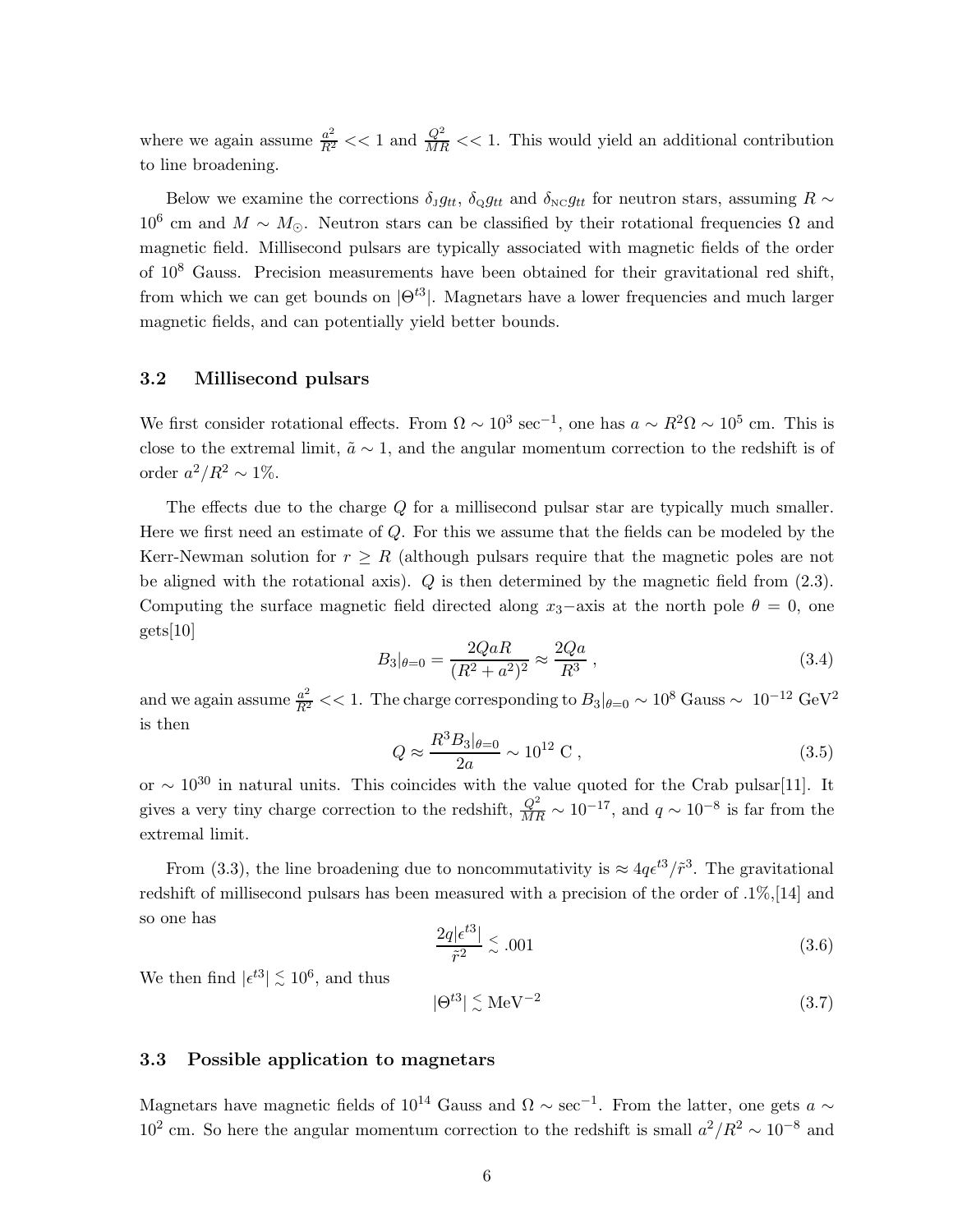$\tilde{a} \sim 10^{-3}$  is far from the extremal limit. Upon substituting  $B_3|_{\theta=0} \sim 10^{14}$  Gauss  $\sim 10^{-6}$  GeV<sup>2</sup> in (3.5), we get  $Q \sim 10^{19}$  C, or  $\sim 10^{37}$  in natural units. This yields a larger charge correction to the redshift,  $\frac{Q^2}{MR} \sim 10^{-3}$ , and  $q \sim .1$  is close to the extremal limit. The lower limit on  $|\epsilon^{t3}|$  is now 10<sup>3</sup> times the precision of a measurement, and so if the gravitational red shift can be measured to the previous accuracy of .1%, the resulting bound on  $|\Theta^{t3}|$  would go down to  $\mathrm{GeV}^{-2}$ .

We lastly remark that for the determination of the charge for magnetars is not very clear. The above calculations for Q using (3.4) may be questionable because it ignores internal and surface effects of the star, as well as effects from the magnetosphere. An indication of this is that, from (3.4), the extremal case  $q = 1$  (with  $\tilde{a} \sim 10^{-3}$ ) corresponds to a surface magnetic field of  $10^{15}$  Gauss, and stars having larger magnetic fields are thought possible. [16]  $10^{15}$  Gauss is also orders of magnitude less than the upper bound obtained from the virial theorem of magnetohydrostatics equilibrium.[17] An alternative formula for the charge, which takes into account internal and surface contributions of the star, is[10]

$$
Q \approx \frac{1}{3} \Omega R^3 B_0 , \qquad (3.8)
$$

Contrary to  $(3.5)$ , it is proportional to the rotation frequency, and so  $Q$  is suppressed for smaller  $\Omega$ . In deriving this result, the charge density and magnetic field  $B_0$  are assumed to be uniform inside the neutron star, and here, general relativity is completely ignored! It yields  $Q \sim 10^{11}$  C for  $\Omega \sim \text{sec}^{-1}$  and  $B_0 \sim 10^{14}$  Gauss, which is similar to what was found for millisecond pulsars. Without a more complete formula which takes into account both finite size effects and general relativity, we can then only conclude that the true charge for magnetars lies between this value and  $10^{19}$  C.

# A Appendix

 $\kappa_{\mu\nu}$  in (2.10) are given by

$$
\kappa_{\tilde{t}\tilde{t}} = \frac{2}{\tilde{\rho}^4} \left( \tilde{a}^2 \left( 2\tilde{r}q^2 - 4\tilde{r}^2 + \tilde{\rho}^2 \right) - 4\tilde{r}^4 + 3\tilde{\rho}^2 \tilde{r}^2 + q^2 \tilde{r} \left( 2\tilde{r}^2 - \tilde{\rho}^2 \right) \right)
$$
\n
$$
\kappa_{\tilde{r}\tilde{r}} = \frac{2}{\tilde{\Delta}} \left( \tilde{r} \left( \tilde{r}^2 + \tilde{a}^2 + \tilde{a}^2 \sin^2 \theta \right) - \frac{\tilde{\rho}^2 (\tilde{r} - 1) \left( \tilde{r}^2 + \tilde{a}^2 \right)}{\tilde{\Delta}} \right)
$$
\n
$$
\kappa_{\theta\theta} = 2\tilde{r} \left( 2\tilde{a}^2 + 2\tilde{r}^2 - \tilde{\rho}^2 \right)
$$
\n
$$
\kappa_{\phi\phi} = \frac{2\tilde{a}^2 \sin^4 \theta}{\tilde{\rho}^4} \left( \tilde{a}^2 \left( 2\tilde{r}q^2 - 4\tilde{r}^2 + \tilde{\rho}^2 \right) + \tilde{r} \left( q^2 \left( 2\tilde{r}^2 + \tilde{\rho}^2 \right) - \tilde{r} \left( 4\tilde{r}^2 + \tilde{\rho}^2 \right) \right) \right)
$$
\n
$$
\kappa_{\tilde{t}\phi} = -\frac{2\tilde{a} \sin^2 \theta}{\tilde{\rho}^4} \left( \tilde{a}^2 + \tilde{r}^2 \right) \left( 2\tilde{r}q^2 - 4\tilde{r}^2 + \tilde{\rho}^2 \right) \tag{A.9}
$$